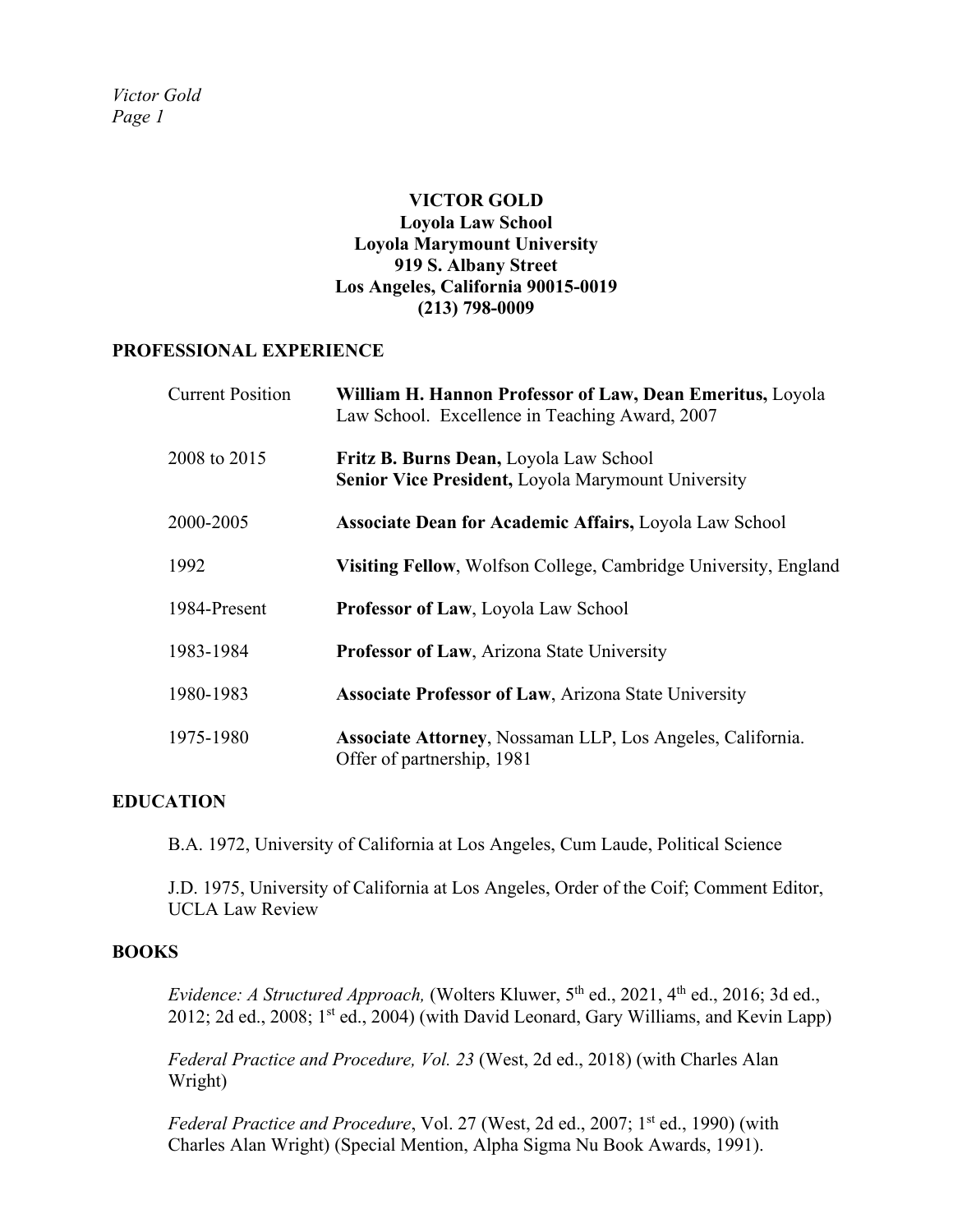*Victor Gold Page 2*

> *Federal Practice and Procedure*, Vol. 28 (West, 2d.ed., 2012; 1<sup>st</sup> ed., 1993) (with Charles Alan Wright) (Special Mention, Alpha Sigma Nu Book Awards, 1995).

*Federal Practice and Procedure*, Vol. 29 (West, 2d ed., 2016; 1<sup>st</sup> ed., 1997) (with Charles Alan Wright).

*Federal Practice and Procedure*, Vol. 31 (West, 2d ed., *forthcoming* 2021; 1<sup>st</sup> ed., 2000) (with Charles Alan Wright).

*Federal Practice and Procedure*, Annual Supplements to Vol. 23, (2019 to present), Vol. 27 (1991 to present), Vol. 28 (1995 to present), Vol. 29 (1997 to present), and Vol. 31 (2001 to present).

# **SELECTED ARTICLES, ESSAYS, BOOK CHAPTERS**

*The Three Commandments of Amending the Federal Rules of Evidence,* 85 Fordham Law Review 1615 (2017)

*Reducing the Cost of Legal Education: The Profession Either Hangs Together or Hangs Separately,* 66 Syracuse Law Review 497 (2016).

*The Journalists' Guide to American Law* (chapter 6) (Routledge, 2013) (with John Nockelby, et al)

*In Memoriam, David P. Leonard,* 43 Loyola Law Review 711 (2010).

*Two Jurisdictions, Three Standards: The Admissibility of Misconduct Evidence to Impeach*, 36 Southwestern Law Review 769 (2008).

*The War of Symbols,* 35 Loyola Law Review 1157 (2002).

*The Jurisprudence of Yogi Berra,* 46 Emory Law Journal 697 (1997) (with 38 others).

*Impeachment by Conviction Evidence: Judicial Discretion and the Politics of Rule 609* 15 Cardozo Law Review 2295 (1994)

*Juror Competency to Testify that a Verdict was the Product of Racial Bias*, 9 St. John's Journal of Legal Commentary 125 (1993).

*Do the Federal Rules of Evidence Matter?* 25 Loyola Law Review 909 (1992).

*Psychological Manipulation in the Courtroom*, 66 Nebraska Law Review 562 (1987).

*Covert Advocacy: Reflections on the Use of Psychological Persuasion*